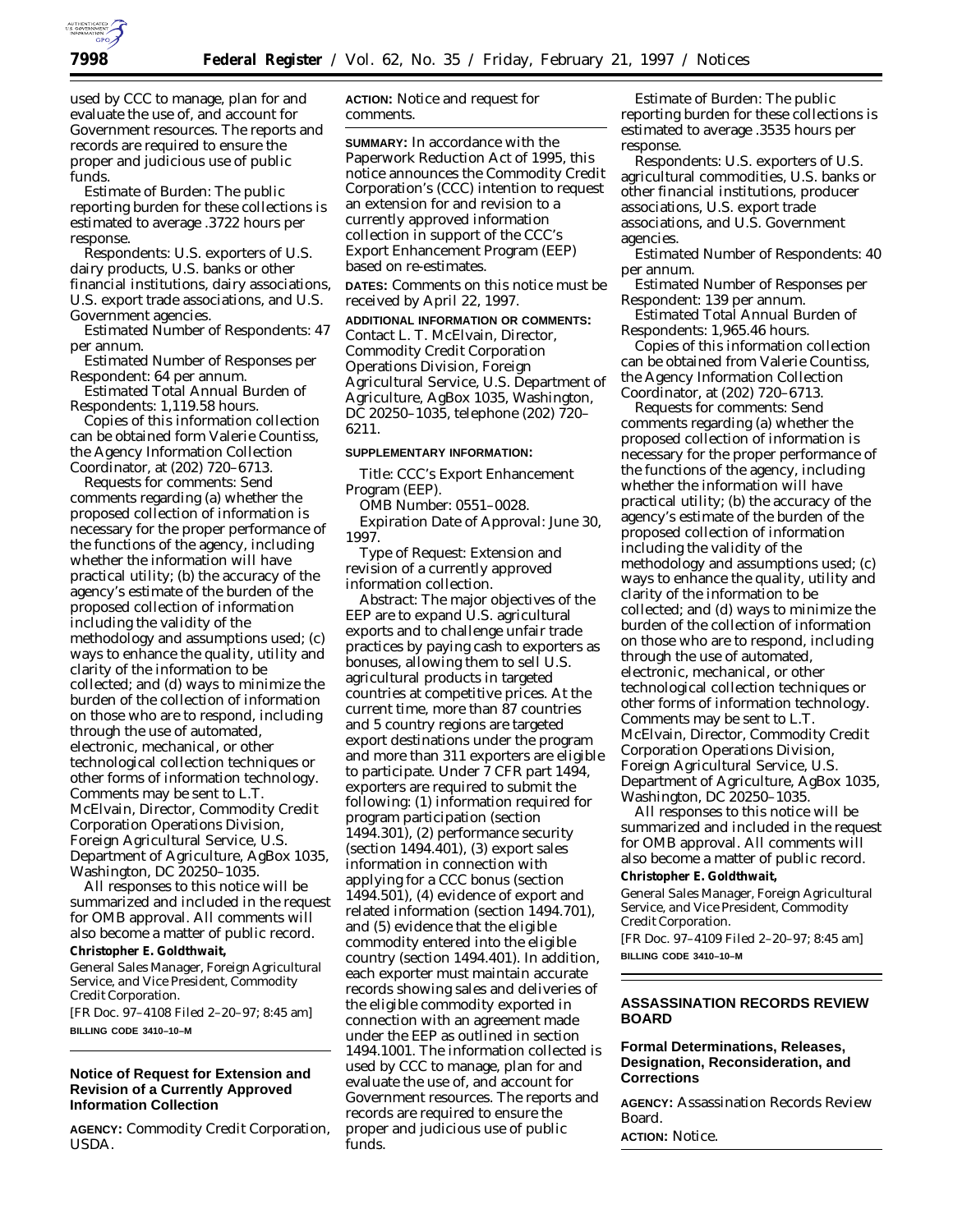**SUMMARY:** The Assassination Records Review Board (Review Board) met in a closed meeting on January 29–30, 1997, and made formal determinations on the release of records under the President John F. Kennedy Assassination Records Collection Act of 1992 (Supp. V 1994) (JFK Act). By issuing this notice, the Review Board complies with the section of the JFK Act that requires the Review Board to publish the results of its decisions on a document-by-document basis in the **Federal Register** within 14 days of the date of the decision.

**FOR FURTHER INFORMATION CONTACT:** T. Jeremy Gunn, General Counsel and Associate Director for Research and Analysis, Assassination Records Review Board, 600 E St., NW., Second Floor, Washington, D.C. 20530, (202) 724– 0088, fax (202) 724–0457.

**SUPPLEMENTARY INFORMATION:** This notice complies with the requirements of the President John F. Kennedy Assassination Records Collection Act of 1992, 44 U.S.C. § 2107.9(c)(4)(A) (1992). On January 29–30, 1997, the Review Board made formal determinations on records it reviewed under the JFK Act. These determinations are listed below. The assassination records are identified by the record identification number assigned in the President John F. Kennedy Assassination Records Collection database maintained by the National Archives.

#### **Notice of Formal Determinations**

For each document, the number of releases of previously redacted information immediately follows the record identification number, followed in turn by the number of postponements sustained, and, where appropriate, the date the document is scheduled to be released or re-reviewed.

FBI Documents: Open in Full 124–10128–10191; 10; 0; n/a 124–10128–10197; 11; 0; n/a 124–10163–10139; 1; 0; n/a 124–10167–10450; 11; 0; n/a 124–10185–10114; 2; 0; n/a 124–10189–10029; 3; 0; n/a 124–10234–10394; 11; 0; n/a 124–10234–10396; 3; 0; n/a 124–10235–10045; 3; 0; n/a 124–10235–10047; 5; 0; n/a 124–10237–10258; 9; 0; n/a 124–10237–10295; 7; 0; n/a 124–10259–10083; 12; 0; n/a 124–10259–10309; 2; 0; n/a 124–10263–10263; 5; 0; n/a 124–10263–10331; 9; 0; n/a 124–10263–10332; 7; 0; n/a 124–10263–10394; 9; 0; n/a 124–10263–10402; 8; 0; n/a 124–10263–10403; 8; 0; n/a 124–10263–10406; 6; 0; n/a

124–10263–10407; 4; 0; n/a 124–10264–10348; 3; 0; n/a 124–10265–10025; 3; 0; n/a 124–10265–10363; 11; 0; n/a 124–10265–10448; 2; 0; n/a 124–10266–10001; 3; 0; n/a 124–10268–10153; 7; 0; n/a 124–10272–10231; 19; 0; n/a CIA Documents: Open in Full 104–10012–10017; 8; 0; n/a 104–10013–10274; 3; 0; n/a 104–10067–10007; 1; 0; n/a USSS Documents: Open in Full 154–10002–10430; 5; 0; n/a Office of the Secretary of Defense Documents: Open in Full 195–10004–10001; 1; 0; n/a 195–10004–10002; 1; 0; n/a 195–10004–10003; 1; 0; n/a FBI Documents: Postponed in Part 124–10031–10007; 3; 1; 01/2007 124–10031–10293; 0; 2; 01/2007 124–10044–10072; 3; 4; 01/2007 124–10046–10313; 3; 1; 01/2007 124–10050–10186; 1; 1; 10/2017 124–10053–10347; 0; 1; 10/2017 124–10058–10419; 18; 2; 01/2007 124–10059–10118; 10; 3; 01/2007 124–10063–10229; 30; 24; 01/2007 124–10073–10090; 10; 3; 01/2007 124–10086–10157; 29; 2; 01/2007 124–10118–10393; 7; 3; 01/2007 124–10129–10308; 1; 1; 10/2017 124–10131–10126; 7; 3; 01/2007 124–10136–10002; 1; 1; 10/2017 124–10138–10036; 16; 7; 01/2007 124–10144–10091; 0; 1; 10/2017 124–10144–10092; 0; 2; 10/2017 124–10144–10093; 19; 2; 10/2017 124–10144–10095; 4; 13; 10/2017 124–10151–10109; 1; 1; 01/2007 124–10151–10264; 18; 2; 01/2007 124–10160–10065; 3; 1; 01/2007 124–10160–10402; 1; 1; 01/2007 124–10161–10016; 8; 5; 01/2007 124–10171–10425; 18; 20; 01/2007 124–10173–10044; 29; 2; 01/2007 124–10175–10037; 19; 2; 10/2017 124–10177–10365; 10; 3; 01/2007 124–10179–10107; 19; 5; 01/2007 124–10179–10108; 16; 3; 01/2007 124–10184–10313; 30; 24; 01/2007 124–10187–10049; 0; 2; 10/2017 124–10237–10296; 3; 4; 01/2007 124–10250–10229; 0; 2; 01/2007 124–10250–10245; 29; 2; 01/2007 124–10251–10033; 3; 1; 01/2007 124–10251–10316; 3; 1; 01/2007 124–10256–10146; 3; 1; 01/2007 124–10259–10019; 18; 2; 01/2007 124–10259–10330; 1; 1; 01/2007 124–10267–10302; 18; 2; 01/2007 124–10269–10159; 3; 1; 01/2007 124–10270–10080; 1; 1; 01/2007 124–10049–10139; 1; 1; 01/2007 124–10180–10124; 3; 1; 01/2007 124–10180–10250; 18; 3; 01/2007 124–10181–10339; 11; 3; 10/2017 124–10182–10310; 2; 3; 10/2017

124–10182–10417; 11; 6; 01/2007 124–10184–10157; 7; 2; 10/2017 124–10188–10261; 7; 1; 01/2007 124–10189–10024; 4; 4; 01/2007 124–10228–10341; 9; 2; 01/2007 124–10231–10312; 2; 2; 01/2007 124–10231–10316; 4; 4; 01/2007 124–10231–10326; 4; 4; 01/2007 124–10231–10336; 4; 4; 01/2007 124–10231–10339; 2; 2; 01/2007 124–10243–10003; 11; 6; 01/2007 124–10245–10256; 6; 2; 01/2007 124–10248–10186; 1; 1; 01/2007 124–10253–10096; 1; 1; 01/2007 124–10263–10356; 4; 2; 01/2007 124–10263–10408; 2; 2; 01/2007 124–10265–10035; 0; 1; 01/2007 124–10266–10025; 12; 3; 01/2007 124–10266–10027; 5; 2; 01/2007 124–10266–10111; 2; 2; 01/2007 124–10270–10024; 5; 2; 01/2007 124–10270–10448; 17; 8; 01/2007 124–10276–10019; 24; 6; 01/2007 CIA Documents: Postponed in Part 104–10051–10152; 0; 2; 05/1997 104–10051–10153; 13; 4; 05/1997 104–10052–10015; 78; 34; 01/2007 104–10054–10051; 361; 10; 01/2007 104–10054–10060; 44; 19; 10/2017 104–10054–10287; 96; 100; 05/1997 104–10059–10337; 67; 33; 05/1997 104–10063–10125; 3; 3; 01/2007 104–10063–10276; 3; 2; 01/2007 104–10063–10279; 5; 4; 01/2007 104–10063–10295; 14; 12; 01/2007 104–10063–10297; 2; 2; 01/2007 104–10063–10322; 16; 12; 05/1997 104–10063–10331; 1; 1; 01/2007 104–10063–10333; 16; 12; 05/1997 104–10063–10339; 12; 21; 01/2007 104–10063–10340; 2; 4; 01/2007 104–10063–10347; 3; 3; 01/2007 104–10063–10349; 3; 3; 01/2007 104–10065–10028; 0; 36; 05/1997 104–10065–10085; 26; 19; 05/1997 104–10065–10197; 4; 6; 05/2001 104–10065–10288; 1; 2; 10/2017 104–10066–10006; 5; 5; 05/1997 104–10066–10031; 6; 6; 01/2007 104–10066–10051; 1; 2; 10/2017 104–10066–10066; 5; 19; 05/1997 104–10066–10107; 6; 6; 05/1997 104–10066–10133; 13; 18; 05/1997 104–10066–10226; 4; 1; 05/1997 104–10066–10235; 8; 9; 05/1997 104–10067–10117; 3; 9; 05/1997 104–10067–10190; 2; 1; 10/2017 104–10067–10209; 2; 10; 05/1997 104–10067–10251; 1; 1; 10/2017 104–10067–10291; 11; 9; 01/2007 104–10067–10378; 29; 3; 10/2017 104–10067–10420; 4; 9; 05/1997 104–10068–10115; 1; 4; 05/1997 104–10068–10119; 10; 12; 01/2007 104–10068–10166; 22; 8; 01/2007 104–10068–10168; 12; 7; 05/1997 104–10068–10170; 20; 7; 05/1997 104–10068–10174; 3; 3; 10/2017

The following documents contained postponements that were scheduled for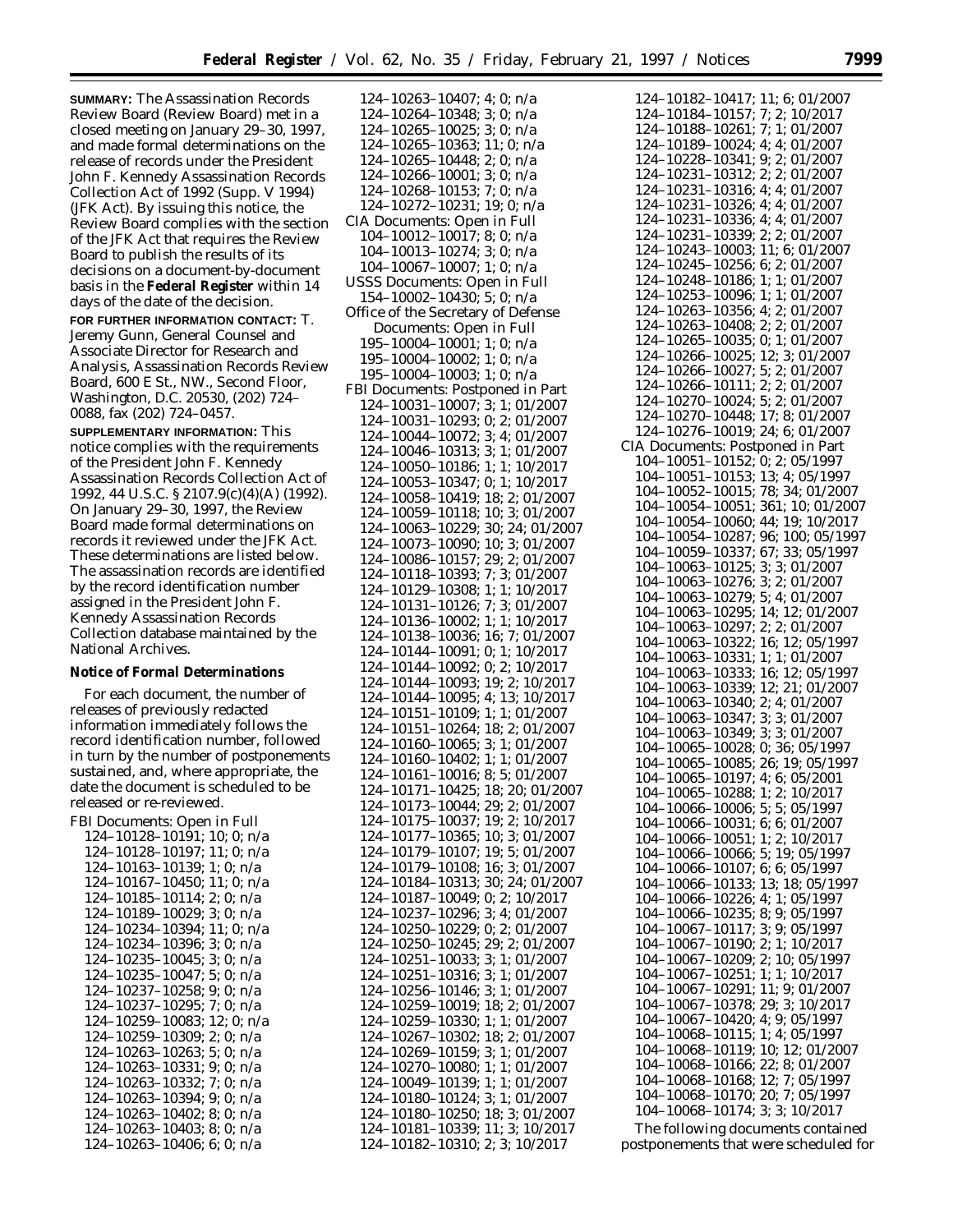re-review on 12/1996. Those postponements were reviewed on January 30, 1997 with the following results:

104–10012–10022; 3; 4; 05/1997 104–10012–10035; 5; 7; 05/1997 104–10015–10261; 57; 19; 05/1997 104–10054–10018; 35; 36; 05/1997 104–10054–10366; 7; 30; 05/1997 104–10055–10058; 2; 28; 05/1997 104–10055–10125; 146; 2; 10/2017 104–10057–10096; 2; 39; 09/2006 104–10057–10117; 1; 6; 09/2006 104–10061–10080; 1; 9; 05/1997 104–10061–10208; 15; 15; 05/1997 104–10061–10261; 4; 5; 05/1997 104–10061–10265; 4; 6; 05/1997 104–10061–10315; 4; 4; 05/1997 104–10061–10325; 17; 7; 05/1997 104–10062–10160; 13; 1; 10/2017 104–10062–10207; 9; 9; 10/2017 USSS Documents: Postponed in Part 154–10002–10428; 0; 5; 10/2017 154–10002–10429; 3; 2; 10/2017 HSCA Documents: Postponed in Part 180–10077–10403; 0; 1; 10/2017 180–10078–10492; 0; 1; 10/2017 180–10089–10489; 0; 1; 10/2017 180–10089–10490; 0; 1; 10/2017 180–10089–10492; 0; 1; 10/2017 180–10104–10298; 0; 4; 10/2017 180–10104–10299; 0; 6; 10/2017 180–10104–10335; 0; 2; 10/2017 180–10104–10340; 0; 2; 10/2017 180–10108–10017; 0; 5; 10/2017 180–10110–10029; 11; 98; 05/1997 180–10110–10061; 1; 1; 05/1997 180–10110–10074; 0; 2; 10/2017 180–10110–10078; 4; 4; 05/2001 180–10110–10108; 0; 4; 05/1997 180–10110–10113; 0; 1; 05/1997 180–10110–10121; 3; 4; 10/2017 180–10110–10123; 1; 29; 05/1997 180–10110–10124; 2; 2; 05/1997 180–10110–10125; 0; 14; 05/1997 180–10110–10147; 0; 1; 05/1997 180–10118–10087; 0; 2; 10/2017 180–10131–10332; 9; 62; 05/1997 180–10140–10100; 0; 3; 01/2007 180–10140–10102; 1; 1; 05/1997 180–10140–10107; 0; 1; 05/1997 180–10140–10117; 6; 1; 01/2007 180–10140–10126; 9; 2; 05/1997 180–10140–10131; 1; 1; 01/2007 180–10140–10147; 1; 1; 01/2007 180–10140–10182; 0; 3; 05/1997 180–10140–10185; 1; 1; 05/1997 180–10140–10245; 1; 2; 05/1997 180–10140–10246; 12; 8; 05/1997 180–10140–10266; 3; 1; 10/2017 180–10140–10267; 3; 1; 10/2017 180–10140–10268; 2; 1; 10/2017 180–10140–10320; 2; 1; 05/1997 180–10140–10336; 14; 4; 05/1997 180–10140–10341; 0; 2; 05/2001 180–10140–10350; 12; 1; 01/2007 180–10140–10351; 12; 1; 01/2007 180–10140–10368; 0; 9; 01/2007

180–10140–10374; 0; 2; 05/1997 180–10140–10381; 58; 3; 05/1997 180–10140–10449; 1; 1; 10/2017 180–10141–10094; 1; 1; 10/2017 180–10141–10154; 1; 1; 05/1997 180–10141–10168; 4; 1; 01/2007 180–10141–10304; 0; 3; 05/1997 180–10141–10313; 62; 42; 05/1997 180–10141–10481; 2; 1; 05/2001 180–10141–10490; 11; 2; 10/2017 180–10141–10491; 28; 9; 05/1997 180–10141–10498; 18; 2; 10/2017 180–10142–10001; 12; 4; 10/2017 180–10142–10002; 5; 4; 05/1997 180–10142–10010; 5; 6; 05/1997 180–10142–10012; 4; 2; 05/2001 180–10142–10016; 4; 1; 10/2017 180–10142–10024; 2; 1; 05/1997 180–10142–10040; 1; 1; 05/1997 180–10142–10061; 12; 8; 05/1997 180–10142–10076; 34; 13; 05/1997 180–10142–10078; 35; 3; 05/1997 180–10142–10080; 1; 6; 05/2001 180–10142–10086; 28; 14; 05/1997 180–10142–10088; 5; 1; 01/2007 180–10142–10089; 2; 1; 05/1997 180–10142–10092; 13; 6; 05/2001 180–10142–10099; 0; 1; 05/1997 180–10142–10101; 3; 29; 05/1997 180–10142–10102; 2; 1; 10/2017 180–10142–10114; 12; 4; 05/1997 180–10142–10117; 3; 9; 05/1997 180–10142–10122; 17; 6; 05/2001 180–10142–10127; 9; 2; 10/2017 180–10142–10129; 13; 4; 05/2001 180–10142–10133; 19; 5; 05/2001 180–10142–10135; 12; 4; 10/2017 180–10142–10160; 18; 5; 10/2017 180–10142–10162; 25; 4; 05/1997 180–10142–10174; 8; 9; 01/2007 NSA Documents: Postponed in Part: 144–10001–10119; 9; 9; 10/2017 **Notice of Additional Releases** After consultation with appropriate Federal Agencies, the Review Board announces that the following Federal Bureau of Investigation records are now being opened in full: 124–10003–10052; 124–10003–10385; 124–10003–10395; 124–10003–10402; 124–10003–10462; 124–10023–10256; 124–10027–10415; 124–10029–10267; 124–10029–10391; 124–10031–10145; 124–10035–10390; 124–10039–10485; 124–10058–10058; 124–10058–10078; 124–10058–10087; 124–10061–10458; 124–10062–10389; 124–10062–10400; 124–10065–10074; 124–10067–10124; 124–10067–10267;

124–10067–10268; 124–10067–10271; 124–10081–10383; 124–10085–10201; 124–10085–10319; 124–10089–10177; 124–10094–10029; 124–10103–10218; 124–10108–10346; 124–10118–10374; 124–10121–10020; 124–10126–10320; 124–10129–10086; 124–10130–10251; 124–10135–10139; 124–10137–10135; 124–10138–10016; 124–10138–10065; 124–10140–10116; 124–10147–10142; 124–10148–10032; 124–10153–10000; 124–10155–10276; 124–10158–10028; 124–10158–10029; 124–10160–10018; 124–10162–10023; 124–10162–10068; 124–10163–10222; 124–10164–10474; 124–10168–10001; 124–10168–10013; 124–10168–10022; 124–10168–10029; 124–10168–10030; 124–10168–10034; 124–10168–10039; 124–10170–10002; 124–10170–10007; 124–10170–10014; 124–10170–10020; 124–10171–10007; 124–10172–10076; 124–10173–10069; 124–10173–10378; 124–10173–10399; 124–10174–10453; 124–10175–10340; 124–10176–10178; 124–10177–10012; 124–10179–10105; 124–10179–10106; 124–10179–10263; 124–10180–10224; 124–10180–10227; 124–10180–10235; 124–10180–10240; 124–10180–10246; 124–10180–10292; 124–10180–10299; 124–10180–10301; 124–10181–10189; 124–10181–10254; 124–10181–10286; 124–10181–10306; 124–10182–10276; 124–10182–10282; 124–10182–10324; 124–10182–10337; 124–10182–10339; 124–10182–10342; 124–10182–10346; 124–10182–10354; 124–10182–10358; 124–10182–10364; 124–10182–10416; 124–10183–10200; 124–10184–10021; 124–10184–10099; 124–10184–10104; 124–10184–10118; 124–10184–10128; 124–10184–10149; 124–10184–10219; 124–10184–10261; 124–10185–10106; 124–10185–10108; 124–10185–10120; 124–10185–10223; 124–10185–10239; 124–10185–10262; 124–10187–10146; 124–10187–10205; 124–10188–10073; 124–10188–10074; 124–10188–10082; 124–10188–10086; 124–10188–10095; 124–10188–10107; 124–10188–10108; 124–10188–10111; 124–10188–10112; 124–10188–10117; 124–10188–10124; 124–10188–10128; 124–10188–10129; 124–10188–10131; 124–10188–10184; 124–10188–10186; 124–10188–10234; 124–10188–10310; 124–10188–10313; 124–10188–10328; 124–10188–10333; 124–10188–10336; 124–10188–10342; 124–10188–10468; 124–10188–10471; 124–10190–10001; 124–10190–10003; 124–10190–10019; 124–10190–10021; 124–10190–10025; 124–10190–10027; 124–10190–10033; 124–10190–10041; 124–10190–10047; 124–10190–10067; 124–10190–10069; 124–10229–10403; 124–10230–10436; 124–10233–10377; 124–10238–10312; 124–10239–10212; 124–10243–10001; 124–10243–10017; 124–10246–10233; 124–10253–10103; 124–10257–10409; 124–10260–10275; 124–10264–10170; 124–10265–10483; 124–10267–10470; 124–10267–10491; 124–10270–10004; 124–10270–10019; 124–10270–10037; 124–10273–10117; 124–10273–10297; 124–10273–10374; 124–10274–10039; 124–10274–10286; 124–10274–10293; 124–10274–10294;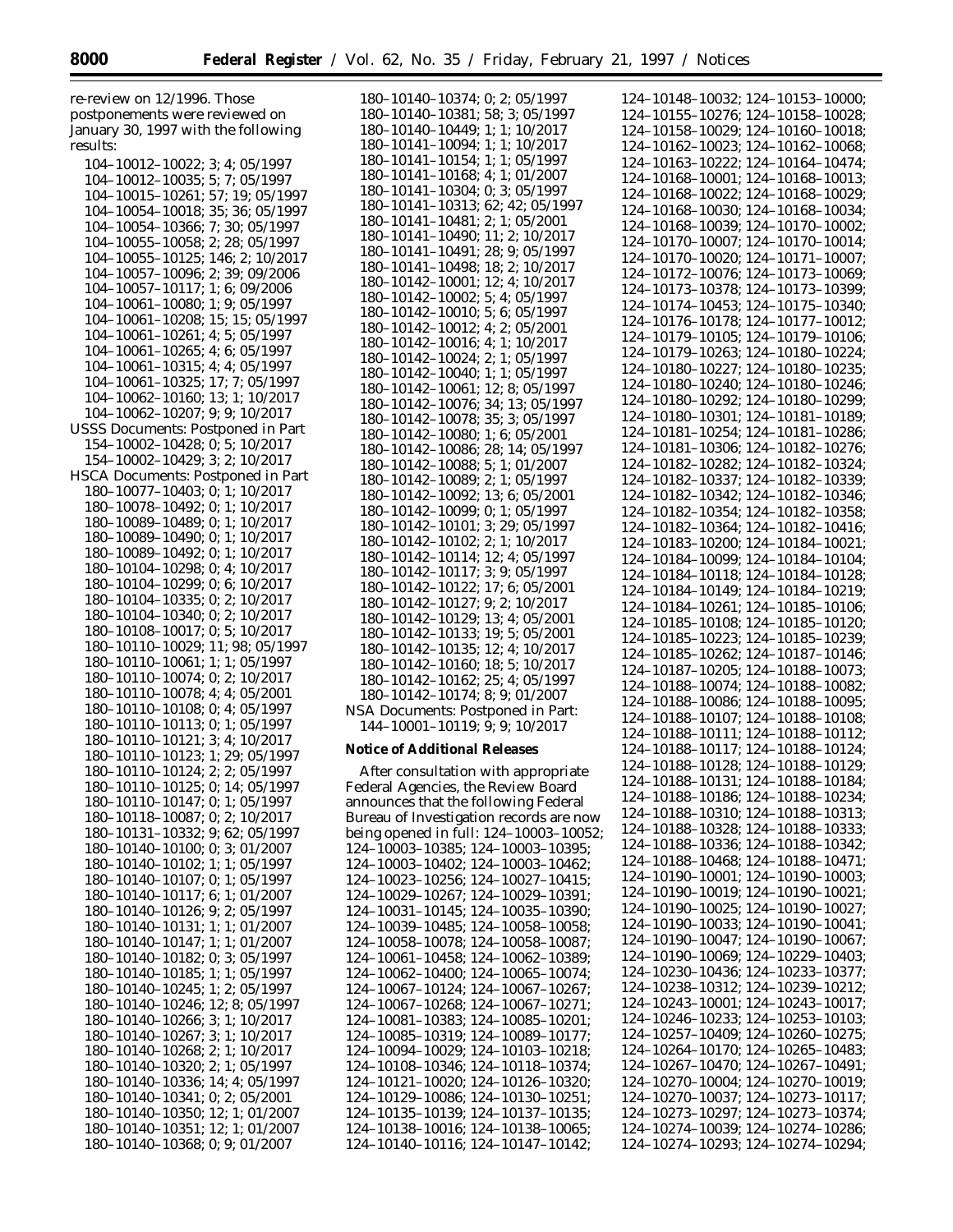| $124 - 10275 - 10209$ ; $124 - 10275 - 10216$ ; | 180-10085-10399; 180-10085-10474;       | 180-10104-10338; 180-10104-10339;      |
|-------------------------------------------------|-----------------------------------------|----------------------------------------|
| 124-10275-10220: 124-10275-10224                | 180-10085-10476: 180-10085-10480:       | 180-10104-10341; 180-10104-10361;      |
| After consultation with appropriate             | 180-10086-10265; 180-10087-10439;       | 180-10104-10460; 180-10108-10000;      |
| Federal Agencies, the Review Board              | 180-10088-10069: 180-10091-10172:       | 180-10112-10100; 180-10112-10102;      |
| announces that the following House              | 180-10091-10230; 180-10091-10477;       | 180-10112-10177: 180-10113-10433:      |
| Select Committee on Assassination               | 180-10091-10478: 180-10091-10488:       | 180-10120-10321; 180-10147-10279       |
| records are now being opened in full:           | 180-10091-10491: 180-10093-10004:       |                                        |
| 180-10065-10357: 180-10065-10358:               | 180-10096-10375; 180-10096-10397;       | Notice of Assassination Records        |
| $180-10065-10362$ ; $180-10065-10385$ ;         | 180-10096-10404; 180-10096-10412;       | Designation                            |
| 180-10066-10437; 180-10066-10438;               | 180-10096-10414; 180-10096-10415;       |                                        |
| 180-10066-10439; 180-10066-10440;               | 180-10096-10416: 180-10096-10461:       | Designation: On January 30, 1997, the  |
| 180-10066-10492; 180-10066-10494;               | 180-10097-10293; 180-10099-10252;       | Assassination Records Review Board     |
| 180-10069-10443: 180-10069-10449:               | 180-10100-10006; 180-10100-10007;       | designated the following United States |
| $180-10071-10108$ ; $180-10071-10109$ ;         | 180-10100-10017; 180-10100-10019;       | Secret Service materials assassination |
| $180-10071-10110$ ; $180-10071-10168$ ;         | 180-10100-10021; 180-10100-10022;       | records: "Protect Subject Abstract"    |
| 180-10072-10351; 180-10074-10033;               | 180-10100-10023; 180-10100-10024;       | CASE NR: 127-671-0018686 (four         |
| $180-10074-10055$ ; $180-10074-10305$ ;         | 180-10100-10025; 180-10100-10026;       | pages)                                 |
| 180-10076-10005: 180-10076-10009:               | 180-10100-10027; 180-10101-10173;       |                                        |
| 180-10076-10195; 180-10076-10197;               | $180-10101-10216$ ; $180-10101-10335$ ; | Notice of Reconsideration              |
| 180-10076-10198; 180-10076-10210;               | 180-10101-10371; 180-10101-10372;       | On January 29-30, 1997, the CIA        |
| 180-10076-10236; 180-10077-10275;               | 180-10101-10373; 180-10102-10301;       | provided additional evidence to the    |
| 180-10077-10277; 180-10078-10018;               | 180-10102-10302; 180-10102-10303;       |                                        |
| $180-10078-10019$ ; $180-10078-10020$ ;         | 180-10102-10304; 180-10102-10305;       | Review Board regarding four documents  |
| 180-10078-10297: 180-10078-10298:               | 180-10102-10307; 180-10102-10308;       | that previously had been voted upon by |
| 180-10078-10299; 180-10078-10343;               | 180-10102-10309; 180-10102-10310;       | the Review Board at meetings reported  |
| $180-10078-10356$ ; $180-10078-10357$ ;         | 180-10102-10311; 180-10102-10312;       | at Federal Register Notice 97-492, 62  |
| 180-10078-10359; 180-10078-10476;               | 180-10102-10313; 180-10102-10314;       | FR 1311. Upon receiving and evaluating |
| 180-10078-10479; 180-10080-10017;               | 180-10102-10329; 180-10104-10332;       | this additional evidence, the Review   |
| 180-10081-10402; 180-10084-10203;               | 180-10104-10333; 180-10104-10334;       | Board voted to sustain postponements   |
| 180-10085-10136; 180-10085-10137;               | 180-10104-10336; 180-10104-10337;       | as follows:                            |
|                                                 |                                         |                                        |

| Record No. | Number         | Number        | Number         | Number        | Date of                                  |
|------------|----------------|---------------|----------------|---------------|------------------------------------------|
|            | of original    | of original   | of revised     | of revised    | revised                                  |
|            | releases       | postponements | releases       | postponements | re-review                                |
|            | 19<br>85<br>83 |               | 18<br>84<br>82 |               | 05/1997<br>05/1997<br>12/2006<br>12/2006 |

On January 29–30, 1997, the FBI provided additional evidence to the Review Board regarding three documents that previously had been voted upon by the Review Board at meetings reported at **Federal Register** Notices FR Doc. 96–19278, 61 FR 39624, FR Doc. 96–13838, 61 FR 28158, and FR

Doc. 15835, 61 FR 31917. Upon receiving and evaluating this additional evidence, the Review Board voted to sustain postponements as follows:

| Record No. | Number      | Number        | Number     | Number        | Date of                       |
|------------|-------------|---------------|------------|---------------|-------------------------------|
|            | of original | of original   | of revised | of revised    | revised                       |
|            | releases    | postponements | releases   | postponements | re-review                     |
|            | 10<br>69    | 27            | 10<br>68   | 28            | 01/2007<br>10/2017<br>10/2017 |

On September 27, 1996, the Review Board made formal determinations that were published in the October 18, 1996 **Federal Register** (FR Doc. 96–26742, 61 FR 54411). At its January 29–30, 1997 meeting, the Review Board voted to withdraw its votes on the following CIA document for reconsideration at a future meeting: 180–10078–10478.

On December 16–17, 1996, the Review Board made formal determinations that were published in the January 9, 1997 **Federal Register** (FR Doc. 97–492, 62 FR 1311). At its January 29–30, 1997 meeting, the Review Board

voted to withdraw its votes on the following CIA documents for reconsideration at a future meeting: 104–10009–10224, 104–10012–10080.

# **Notice of Correction**

In its implementation of the JFK Act, the Federal Bureau of Investigation inadvertently assigned two record identification numbers (124–10237– 10162 and 124–10240–10037) to the same assassination record. The Review Board's final determinations regarding this assassination record were published in the November 5, 1996 **Federal**

**Register** (see FR Doc. 96–28333, 61 FR 56937) under record number 124– 10237–10162. The FBI subsequently notified the Review Board of the prior inadvertent assignment of two record identification numbers, and of the FBI's decision to use 124–10240–10037 as the sole record identification number henceforward. Accordingly, the assassination record in question is being processed and released to the public, pursuant to the Review Board's determinations, as record identification number 124–10240–10037.